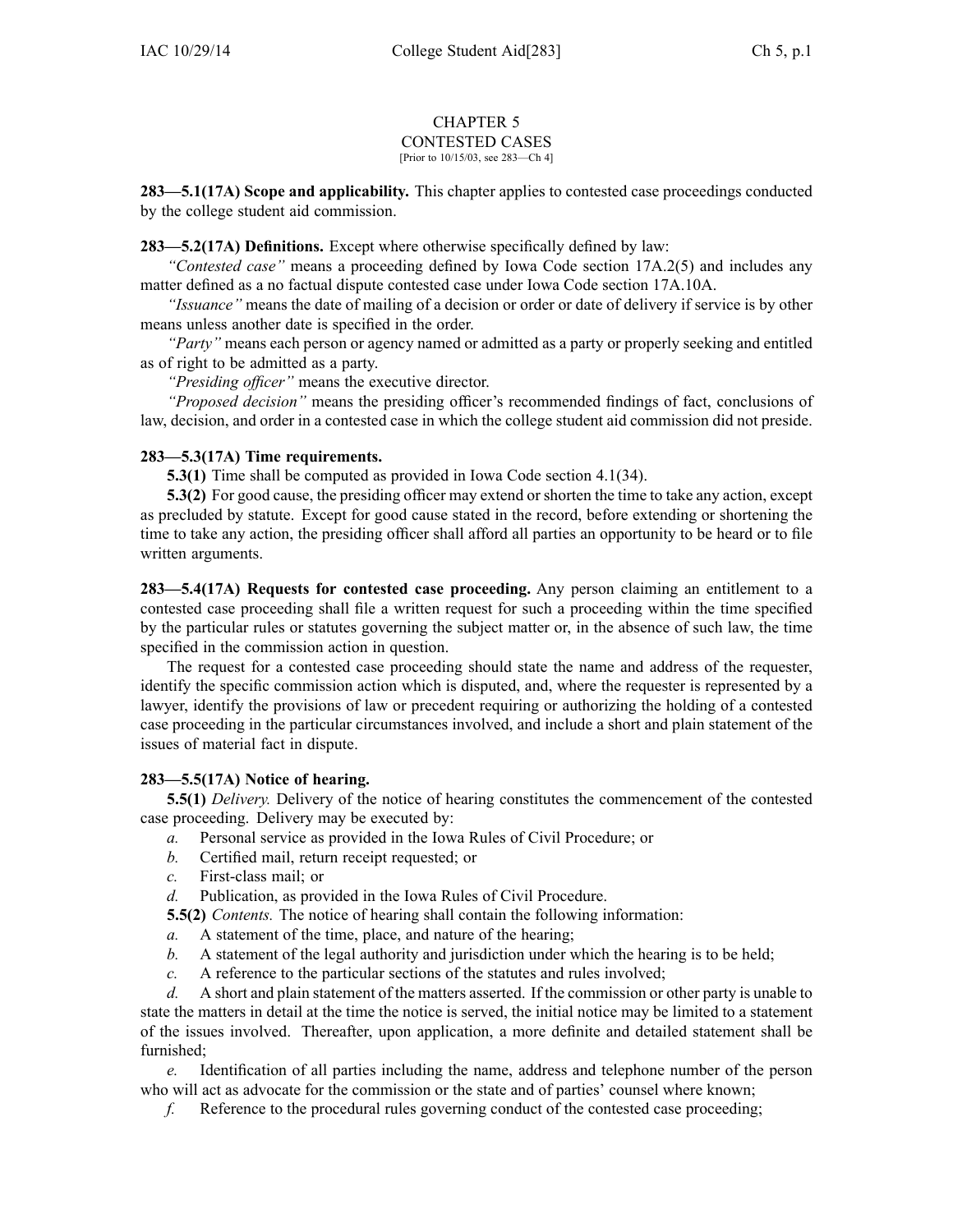*g.* Reference to the procedural rules governing informal settlement;

*h.* Identification of the presiding officer, if known. If not known, a description of who will serve as presiding officer (e.g., agency head, members of multimembered agency head, administrative law judge from the department of inspections and appeals); and

*i.* Notification of the time period in which a party may request, pursuant to Iowa Code section [17A.11\(1\)](https://www.legis.iowa.gov/docs/ico/section/17A.11.pdf) and rule 283—5.6(17A), that the presiding officer be an administrative law judge.

# **283—5.6(17A) Presiding officer.**

**5.6(1)** Any party who wishes to reques<sup>t</sup> that the presiding officer assigned to render <sup>a</sup> proposed decision be an administrative law judge employed by the department of inspections and appeals must file a written request within 20 days or such other time period the commission designates after service of a notice of hearing which identifies or describes the presiding officer as the executive director or members of the commission.

**5.6(2)** The commission or its designee may deny the reques<sup>t</sup> only upon <sup>a</sup> finding that one or more of the following apply:

*a.* Neither the commission nor any officer of the commission under whose authority the contested case is to take place is <sup>a</sup> named party to the proceeding or <sup>a</sup> real party in interest to that proceeding.

*b.* There is <sup>a</sup> compelling need to expedite issuance of <sup>a</sup> final decision in order to protect the public health, safety, or welfare.

*c.* A qualified administrative law judge is unavailable to hear the case within <sup>a</sup> reasonable time.

*d.* The case involves significant policy issues of first impression that are inextricably intertwined with the factual issues presented.

- *e.* The demeanor of the witnessesislikely to be dispositive in resolving the disputed factual issues.
- *f.* Funds are unavailable to pay the costs of an administrative law judge and an interagency appeal.
- *g.* The reques<sup>t</sup> was not timely filed.
- *h.* The reques<sup>t</sup> is not consistent with <sup>a</sup> specified statute.

**5.6(3)** The commission or its designee shall issue <sup>a</sup> written ruling specifying the grounds for its decision within 20 days or such other time period the commission designates after <sup>a</sup> reques<sup>t</sup> for an administrative law judge is filed. The parties shall be notified at least 10 days prior to hearing if <sup>a</sup> qualified administrative law judge will not be available.

**5.6(4)** Except as provided otherwise by another provision of law, all rulings by an administrative law judge acting as presiding officer are subject to appeal to the commission. A party must seek any available intra-agency appeal in order to exhaust adequate administrative remedies.

**5.6(5)** Unless otherwise provided by law, agency heads and members of multimembered agency heads, when reviewing <sup>a</sup> proposed decision upon intra-agency appeal, shall have the powers of and shall comply with the provisions of this chapter which apply to presiding officers.

**283—5.7(17A) Waiver of procedures.** Unless otherwise precluded by law, the parties in <sup>a</sup> contested case proceeding may waive any provision of this chapter. However, the commission, in its discretion, may refuse to give effect to such <sup>a</sup> waiver when it deems the waiver to be inconsistent with the public interest.

**283—5.8(17A) Telephone proceedings.** The presiding officer may resolve preliminary procedural motions by telephone conference in which all parties have an opportunity to participate. Other telephone proceedings may be held with the consent of all parties. The presiding officer will determine the location of the parties and witnesses for telephone hearings. The convenience of the witnesses or parties, as well as the nature of the case, will be considered when location is chosen.

# **283—5.9(17A) Disqualification.**

**5.9(1)** A presiding officer or other person shall withdraw from participation in the making of any proposed or final decision in <sup>a</sup> contested case if that person:

*a.* Has a personal bias or prejudice concerning a party or a representative of a party;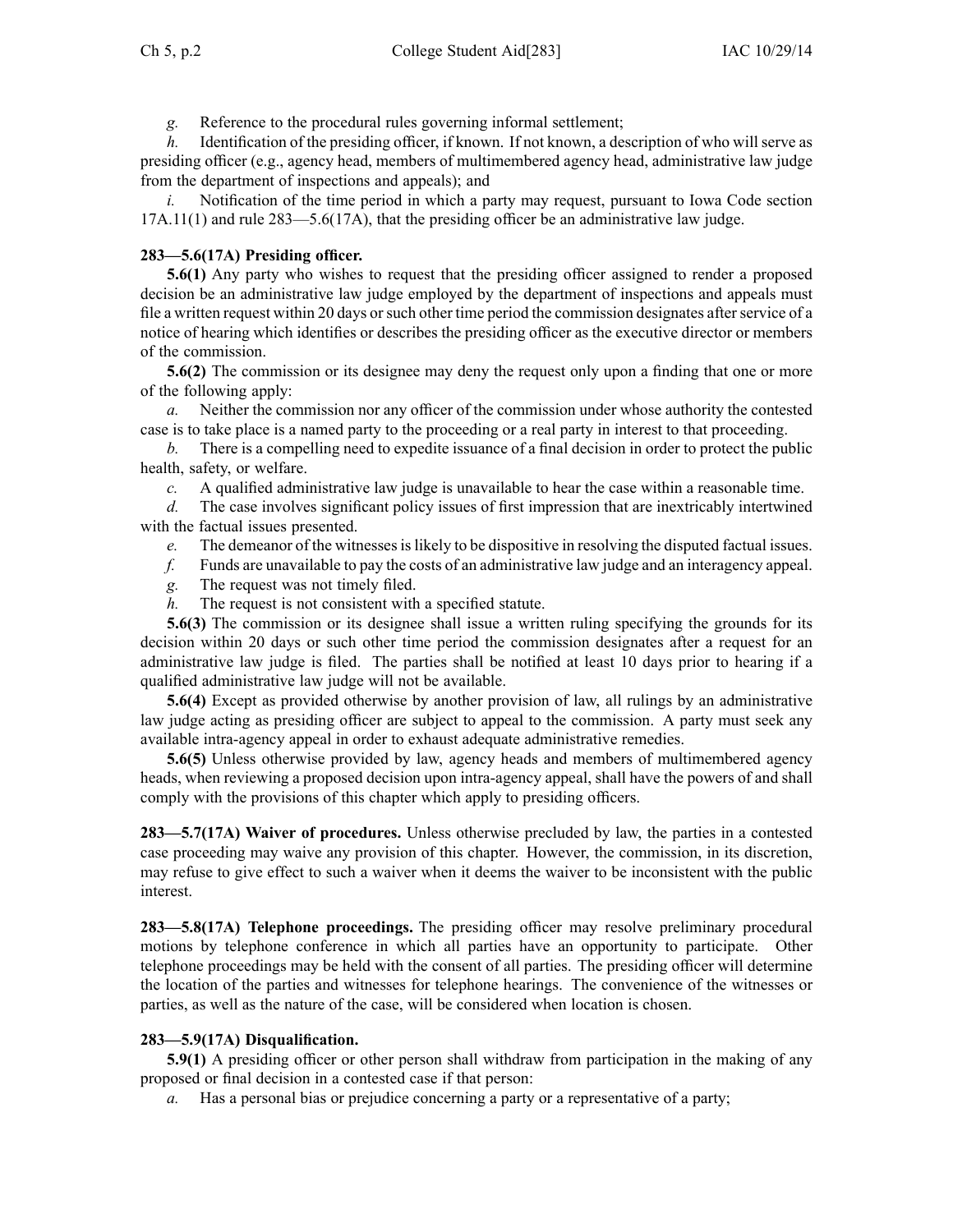*b.* Has personally investigated, prosecuted or advocated in connection with that case, the specific controversy underlying that case, another pending factually related contested case, or <sup>a</sup> pending factually related controversy that may culminate in <sup>a</sup> contested case involving the same parties;

*c.* Issubject to the authority, direction or discretion of any person who has personally investigated, prosecuted or advocated in connection with that contested case, the specific controversy underlying that contested case, or <sup>a</sup> pending factually related contested case or controversy involving the same parties;

*d.* Has acted as counsel to any person who is <sup>a</sup> private party to that proceeding within the pas<sup>t</sup> two years;

*e.* Has <sup>a</sup> personal financial interest in the outcome of the case or any other significant personal interest that could be substantially affected by the outcome of the case;

*f.* Has <sup>a</sup> spouse or relative within the third degree of relationship that: (1) is <sup>a</sup> party to the case, or an officer, director or trustee of <sup>a</sup> party; (2) is <sup>a</sup> lawyer in the case; (3) is known to have an interest that could be substantially affected by the outcome of the case; or (4) is likely to be <sup>a</sup> material witness in the case; or

*g.* Has any other legally sufficient cause to withdraw from participation in the decision making in that case.

**5.9(2)** The term "personally investigated" means taking affirmative steps to interview witnesses directly or to obtain documents or other information directly. The term "personally investigated" does not include general direction and supervision of assigned investigators, unsolicited receipt of information which is relayed to assigned investigators, review of another person's investigative work product in the course of determining whether there is probable cause to initiate <sup>a</sup> proceeding, or exposure to factual information while performing other commission functions, including fact gathering for purposes other than investigation of the matter which culminates in <sup>a</sup> contested case. Factual information relevant to the merits of <sup>a</sup> contested case received by <sup>a</sup> person who later serves as presiding officer in that case shall be disclosed if required by Iowa Code section [17A.17\(3\)](https://www.legis.iowa.gov/docs/ico/section/17A.17.pdf) and subrules 5.9(3) and 5.23(9).

**5.9(3)** In <sup>a</sup> situation where <sup>a</sup> presiding officer or other person knows of information which might reasonably be deemed to be <sup>a</sup> basis for disqualification and decides voluntary withdrawal is unnecessary, that person shall submit the relevant information for the record by affidavit and shall provide for the record <sup>a</sup> statement of the reasons for the determination that withdrawal is unnecessary.

**5.9(4)** If <sup>a</sup> party asserts disqualification on any appropriate ground, including those listed in subrule 5.9(1), the party shall file <sup>a</sup> motion supported by an affidavit pursuan<sup>t</sup> to Iowa Code section [17A.17\(7\)](https://www.legis.iowa.gov/docs/ico/section/17A.17.pdf). The motion must be filed as soon as practicable after the reason alleged in the motion becomes known to the party.

If, during the course of the hearing, <sup>a</sup> party first becomes aware of evidence of bias or other grounds for disqualification, the party may move for disqualification but must establish the grounds by the introduction of evidence into the record.

If the presiding officer determines that disqualification is appropriate, the presiding officer or other person shall withdraw. If the presiding officer determines that withdrawal is not required, the presiding officer shall enter an order to that effect. A party asserting disqualification may seek an interlocutory appeal under rule 283—5.25(17A) and seek <sup>a</sup> stay under rule 283—5.29(17A).

#### **283—5.10(17A) Consolidation—severance.**

**5.10(1)** *Consolidation.* The presiding officer may consolidate any or all matters at issue in two or more contested case proceedings where: (a) the matters at issue involve common parties or common questions of fact or law; (b) consolidation would expedite and simplify consideration of the issues involved; and (c) consolidation would not adversely affect the rights of any of the parties to those proceedings.

**5.10(2)** *Severance.* The presiding officer may, for good cause shown, order any contested case proceedings or portions thereof severed.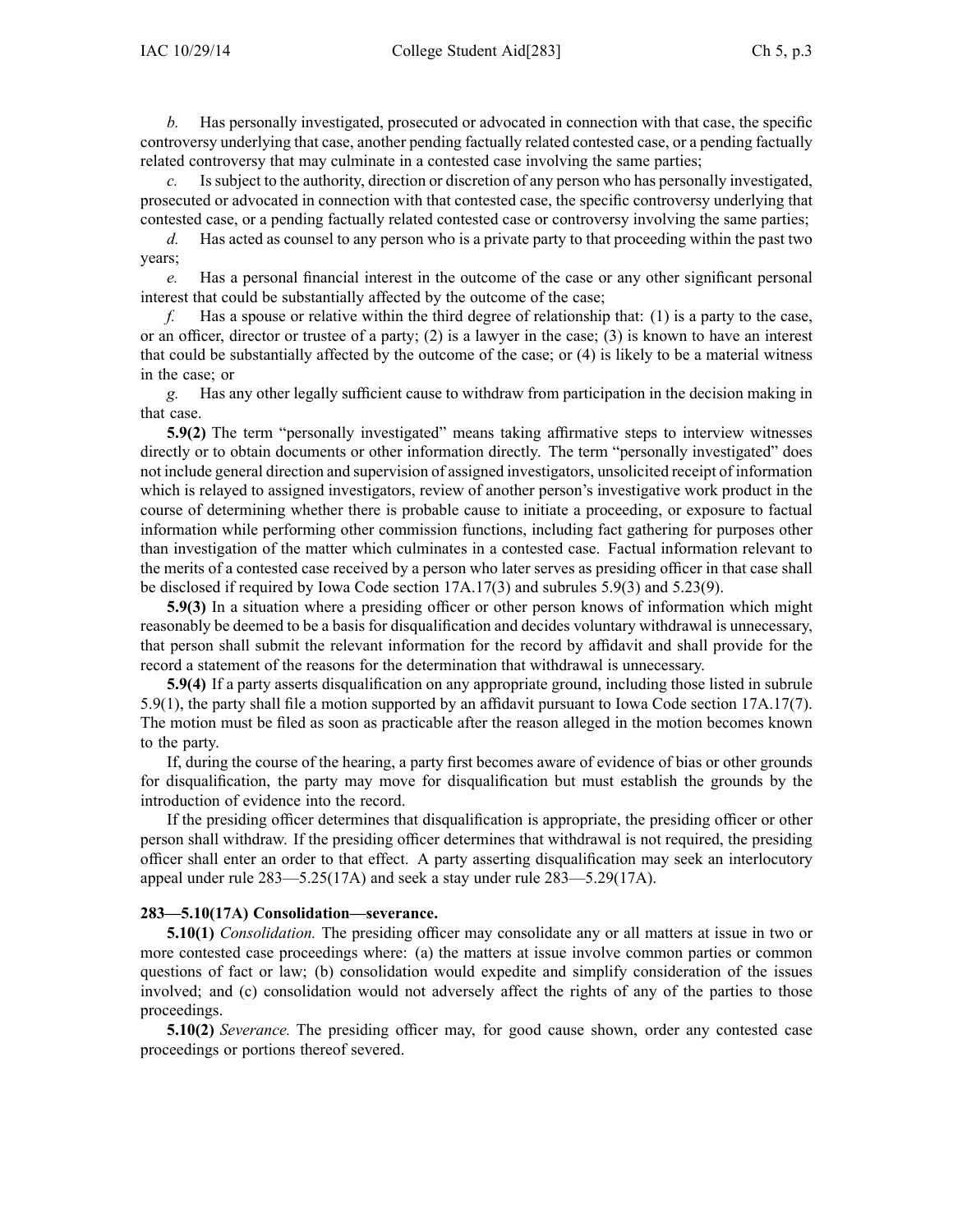# **283—5.11(17A) Pleadings.**

**5.11(1)** Pleadings may be required by rule, by the notice of hearing, or by order of the presiding officer.

**5.11(2)** Petition.

*a.* Any petition required in <sup>a</sup> contested case proceeding shall be filed within 20 days of delivery of the notice of hearing or subsequent order of the presiding officer, unless otherwise ordered.

- *b.* A petition shall state in separately numbered paragraphs the following:
- (1) The persons or entities on whose behalf the petition is filed;
- (2) The particular provisions of statutes and rules involved;
- (3) The relief demanded and the facts and law relied upon for such relief; and
- (4) The name, address and telephone number of the petitioner and the petitioner's attorney, if any.

**5.11(3)** Answer. An answer shall be filed within 20 days of service of the petition unless otherwise ordered. A party may move to dismiss or apply for <sup>a</sup> more definite and detailed statement when appropriate.

An answer shall show on whose behalf it is filed and specifically admit, deny, or otherwise answer all material allegations of the pleading to which it responds. It shall state any facts deemed to show an affirmative defense and contain as many additional defenses as the pleader may claim.

An answer shall state the name, address and telephone number of the person filing the answer, the person or entity on whose behalf it is filed, and the attorney representing that person, if any.

Any allegation in the petition not denied in the answer is considered admitted. The presiding officer may refuse to consider any defense not raised in the answer which could have been raised on the basis of facts known when the answer was filed if any party would be prejudiced.

**5.11(4)** Amendment. Any notice of hearing, petition, or other charging document may be amended before <sup>a</sup> responsive pleading has been filed. Amendments to pleadings after <sup>a</sup> responsive pleading has been filed and to an answer may be allowed with the consent of the other parties or in the discretion of the presiding officer who may impose terms or gran<sup>t</sup> <sup>a</sup> continuance.

### **283—5.12(17A) Service and filing of pleadings and other papers.**

**5.12(1)** *When service required.* Except where otherwise provided by law, every pleading, motion, document, or other paper filed in <sup>a</sup> contested case proceeding and every paper relating to discovery in such <sup>a</sup> proceeding shall be served upon each of the parties of record to the proceeding, including the person designated as advocate or prosecutor for the state or the commission, simultaneously with their filing. Except for the original notice of hearing and an application for rehearing as provided in Iowa Code section [17A.16\(2\)](https://www.legis.iowa.gov/docs/ico/section/17A.16.pdf), the party filing <sup>a</sup> document is responsible for service on all parties.

**5.12(2)** *Service—how made.* Service upon <sup>a</sup> party represented by an attorney shall be made upon the attorney unless otherwise ordered. Service is made by delivery or by mailing <sup>a</sup> copy to the person's last-known address. Service by mail is complete upon mailing, excep<sup>t</sup> where otherwise specifically provided by statute, rule, or order.

**5.12(3)** *Filing—when required.* After the notice of hearing, all pleadings, motions, documents or other papers in <sup>a</sup> contested case proceeding shall be filed with the college student aid commission.

**5.12(4)** *Filing—when made.* Except where otherwise provided by law, <sup>a</sup> document is deemed filed at the time it is delivered to the college student aid commission, delivered to an established courier service for immediate delivery to that office, or mailed by first-class mail or state interoffice mail to that office, so long as there is proof of mailing.

**5.12(5)** *Proof of mailing.* Proof of mailing includes either: <sup>a</sup> legible United States Postal Service postmark on the envelope, <sup>a</sup> certificate of service, <sup>a</sup> notarized affidavit, or <sup>a</sup> certification in substantially the following form: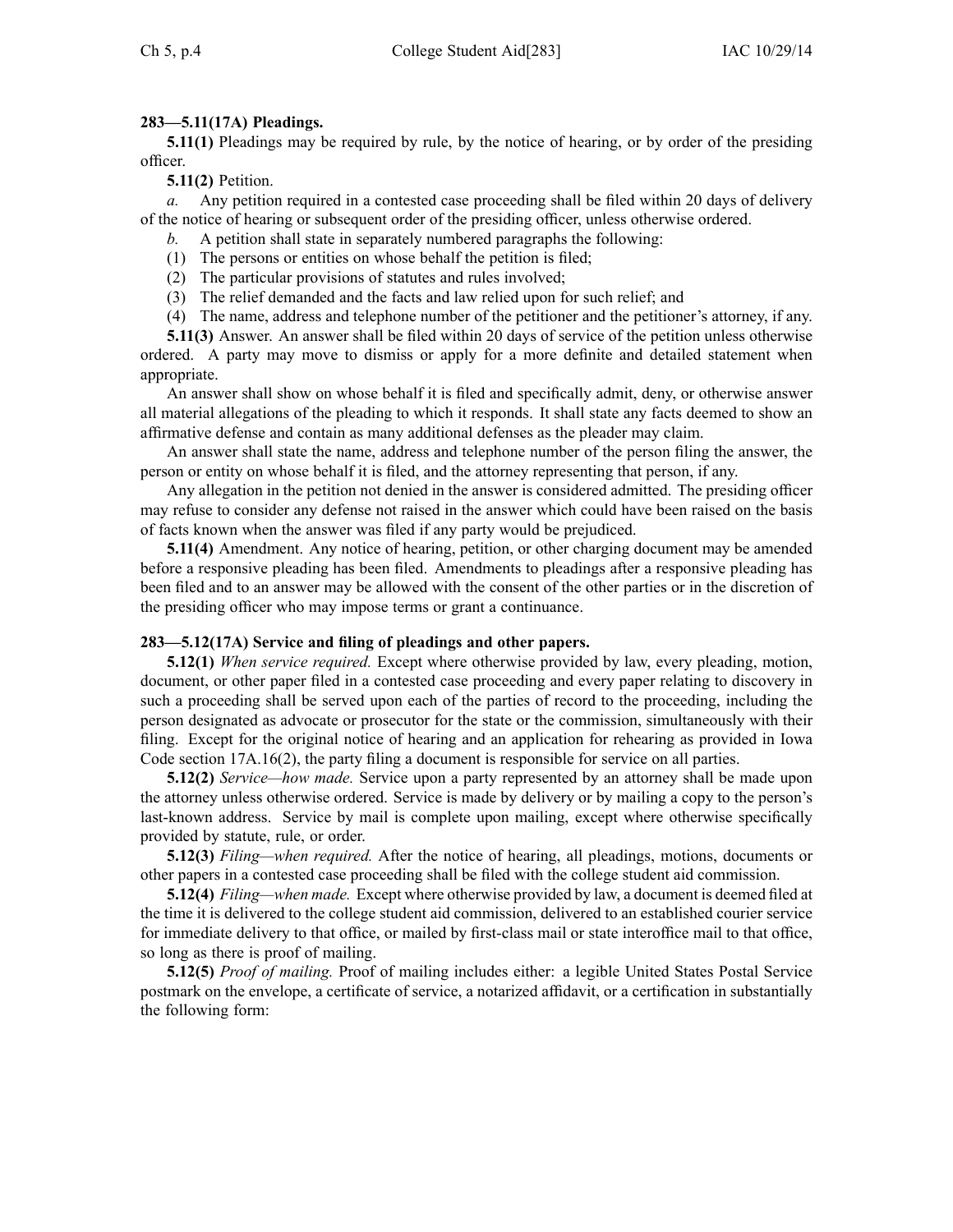I certify under penalty of perjury and pursuan<sup>t</sup> to the laws of Iowa that, on (date of mailing), I mailed copies of (describe document) addressed to the College Student Aid Commission, 430 East Grand Avenue, Third Floor, Des Moines, Iowa 50309-1920, and to the names and addresses of the parties listed below by depositing the same in (a United States pos<sup>t</sup> office mailbox with correct postage properly affixed or state interoffice mail).

(Date) (Signature) [**ARC 1684C**, IAB 10/29/14, effective 12/3/14]

# **283—5.13(17A) Discovery.**

**5.13(1)** Discovery procedures applicable in civil actions are applicable in contested cases. Unless lengthened or shortened by these rules or by order of the presiding officer, time periods for compliance with discovery shall be as provided in the Iowa Rules of Civil Procedure.

**5.13(2)** Any motion relating to discovery shall allege that the moving party has previously made <sup>a</sup> good-faith attempt to resolve the discovery issues involved with the opposing party. Motions in regard to discovery shall be ruled upon by the presiding officer. Opposing parties shall be afforded the opportunity to respond within ten days of the filing of the motion unless the time is shortened as provided in subrule 5.13(1). The presiding officer may rule on the basis of the written motion and any response, or may order argumen<sup>t</sup> on the motion.

**5.13(3)** Evidence obtained in discovery may be used in the contested case proceeding if that evidence would otherwise be admissible in that proceeding.

# **283—5.14(17A) Subpoenas.**

# **5.14(1)** *Issuance.*

*a.* An agency subpoena shall be issued to <sup>a</sup> party on request. Such <sup>a</sup> reques<sup>t</sup> must be in writing. In the absence of good cause for permitting later action, <sup>a</sup> reques<sup>t</sup> for <sup>a</sup> subpoena must be received at least three days before the scheduled hearing. The reques<sup>t</sup> shall include the name, address, and telephone number of the requesting party.

*b.* Except to the extent otherwise provided by law, parties are responsible for service of their own subpoenas and paymen<sup>t</sup> of witness fees and mileage expenses.

**5.14(2)** *Motion to quash or modify.* The presiding officer may quash or modify <sup>a</sup> subpoena for any lawful reason upon motion in accordance with the Iowa Rules of Civil Procedure. A motion to quash or modify <sup>a</sup> subpoena shall be set for argumen<sup>t</sup> promptly.

### **283—5.15(17A) Motions.**

**5.15(1)** No technical form for motions is required. However, prehearing motions must be in writing, state the grounds for relief, and state the relief sought.

**5.15(2)** Any party may file <sup>a</sup> written response to <sup>a</sup> motion within ten days after the motion is served, unless the time period is extended or shortened by rules of the commission or the presiding officer. The presiding officer may consider <sup>a</sup> failure to respond within the required time period in ruling on <sup>a</sup> motion.

**5.15(3)** The presiding officer may schedule oral argumen<sup>t</sup> on any motion.

**5.15(4)** Motions pertaining to the hearing, excep<sup>t</sup> motions for summary judgment, must be filed and served at least ten days prior to the date of hearing unlessthere is good cause for permitting later action or the time for such action is lengthened or shortened by rule of the commission or an order of the presiding officer.

**5.15(5)** Motions for summary judgment. Motions for summary judgment shall comply with the requirements of Iowa Rule of Civil Procedure 1.981 and shall be subject to disposition according to the requirements of that rule to the extent such requirements are not inconsistent with the provisions of this rule or any other provision of law governing the procedure in contested cases.

Motions for summary judgment must be filed and served at least 45 days prior to the scheduled hearing date, or other time period determined by the presiding officer. Any party resisting the motion shall file and serve <sup>a</sup> resistance within 15 days, unless otherwise ordered by the presiding officer, from the date <sup>a</sup> copy of the motion was served. The time fixed for hearing or nonoral submission shall be not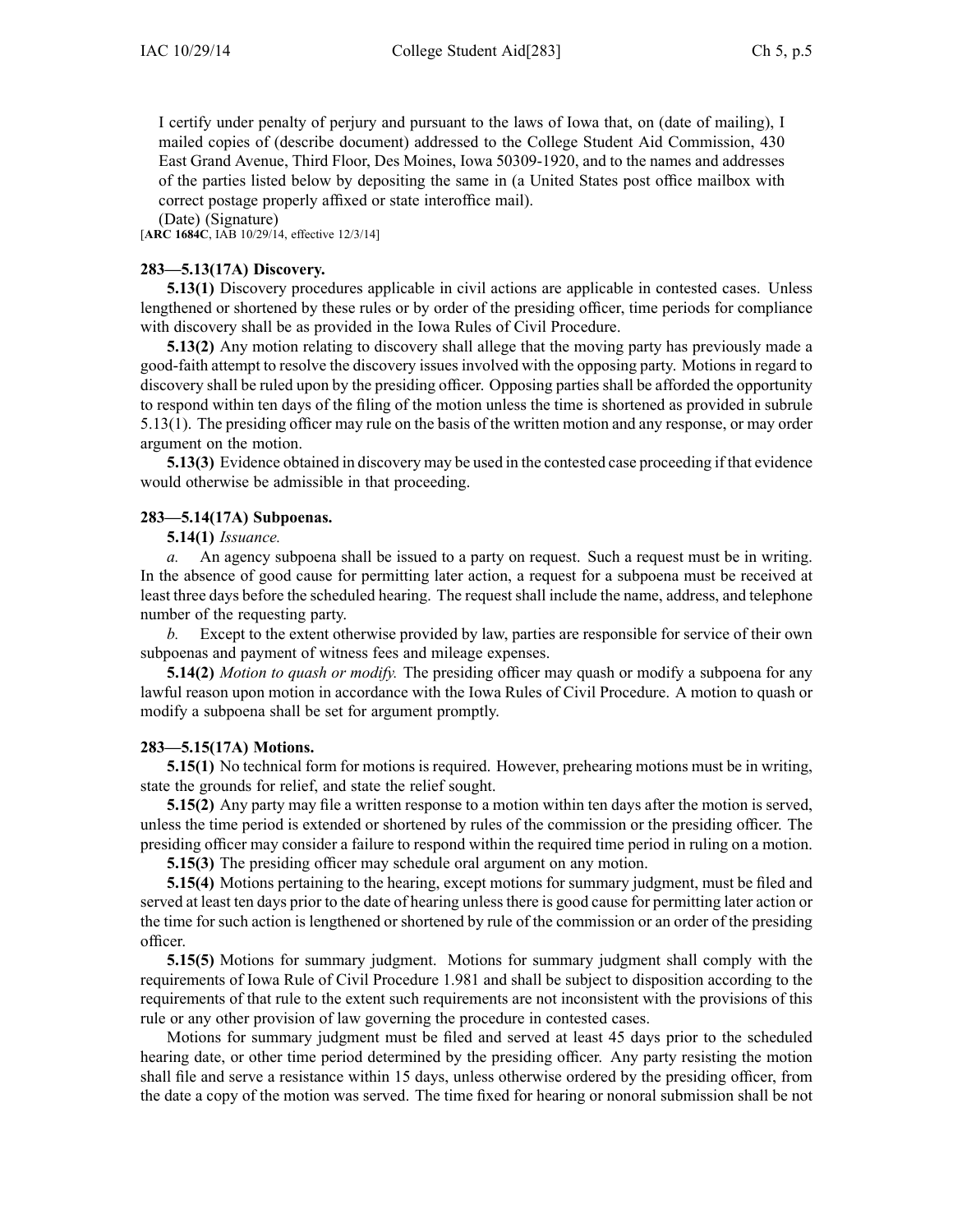less than 20 days after the filing of the motion, unless <sup>a</sup> shorter time is ordered by the presiding officer. A summary judgment order rendered on all issues in <sup>a</sup> contested case is subject to rehearing pursuan<sup>t</sup> to 283—5.28(17A) and appeal pursuan<sup>t</sup> to 283—5.27(17A).

# **283—5.16(17A) Prehearing conference.**

**5.16(1)** Any party may reques<sup>t</sup> <sup>a</sup> prehearing conference. A written reques<sup>t</sup> for prehearing conference or an order for prehearing conference on the presiding officer's own motion shall be filed not less than seven days prior to the hearing date. A prehearing conference shall be scheduled not less than three business days prior to the hearing date.

Written notice of the prehearing conference shall be given by the executive director to all parties. For good cause the presiding officer may permit variances from this rule.

**5.16(2)** Each party shall bring to the prehearing conference:

*a.* A final list of the witnesses who the party anticipates will testify at hearing. Witnesses not listed may be excluded from testifying unless there was good cause for the failure to include their names; and

*b.* A final list of exhibits which the party anticipates will be introduced at hearing. Exhibits other than rebuttal exhibits that are not listed may be excluded from admission into evidence unless there was good cause for the failure to include them.

*c.* Witness or exhibit lists may be amended subsequent to the prehearing conference within the time limits established by the presiding officer at the prehearing conference. Any such amendments must be served on all parties.

**5.16(3)** In addition to the requirements of subrule 5.16(2), the parties at <sup>a</sup> prehearing conference may:

- *a.* Enter into stipulations of law or fact;
- *b.* Enter into stipulations on the admissibility of exhibits;
- *c.* Identify matters which the parties intend to reques<sup>t</sup> be officially noticed;
- *d.* Enter into stipulations for waiver of any provision of law; and
- *e.* Consider any additional matters which will expedite the hearing.

**5.16(4)** Prehearing conferences shall be conducted by telephone unless otherwise ordered. Parties shall exchange and receive witness and exhibit lists in advance of <sup>a</sup> telephone prehearing conference.

**283—5.17(17A) Continuances.** Unless otherwise provided, applications for continuances shall be made to the presiding officer.

**5.17(1)** A written application for <sup>a</sup> continuance shall:

*a.* Be made at the earliest possible time and no less than seven days before the hearing excep<sup>t</sup> in case of unanticipated emergencies;

- *b.* State the specific reasons for the request; and
- *c.* Be signed by the requesting party or the party's representative.

An oral application for a continuance may be made if the presiding officer waives the requirement for <sup>a</sup> written motion. However, <sup>a</sup> party making such an oral application for <sup>a</sup> continuance must confirm that reques<sup>t</sup> by written application within five days after the oral reques<sup>t</sup> unless that requirement is waived by the presiding officer. No application for continuance shall be made or granted without notice to all parties excep<sup>t</sup> in an emergency where notice is not feasible. The commission may waive notice of such requests for <sup>a</sup> particular case or an entire class of cases.

**5.17(2)** In determining whether to gran<sup>t</sup> <sup>a</sup> continuance, the presiding officer may consider:

- *a.* Prior continuances;
- *b.* The interests of all parties;
- *c.* The likelihood of informal settlement;
- *d.* The existence of an emergency;
- *e.* Any objection;
- *f.* Any applicable time requirements;
- *g.* The existence of <sup>a</sup> conflict in the schedules of counsel, parties, or witnesses;
- *h.* The timeliness of the request; and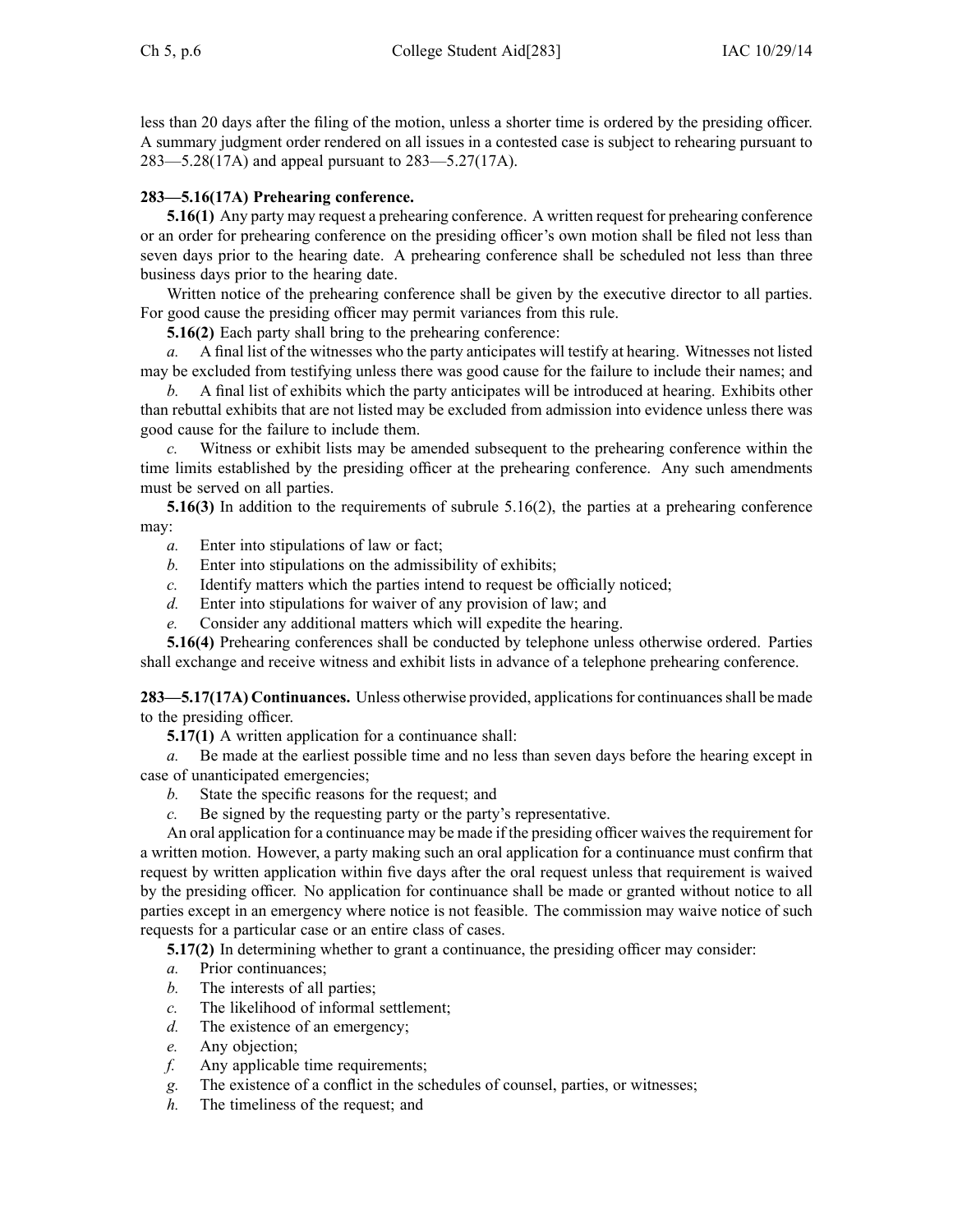*i.* Other relevant factors.

The presiding officer may require documentation of any grounds for continuance.

**283—5.18(17A) Withdrawals.** A party requesting <sup>a</sup> contested case proceeding may withdraw that reques<sup>t</sup> prior to the hearing only in accordance with commission rules. Unless otherwise provided, <sup>a</sup> withdrawal shall be with prejudice.

### **283—5.19(17A) Intervention.**

**5.19(1)** *Motion.* A motion for leave to intervene in <sup>a</sup> contested case proceeding shall state the grounds for the proposed intervention, the position and interest of the proposed intervenor, and the possible impact of intervention on the proceeding. A proposed answer or petition in intervention shall be attached to the motion. Any party may file <sup>a</sup> response within 14 days of service of the motion to intervene unless the time period is extended or shortened by the presiding officer.

**5.19(2)** *When filed.* Motion for leave to intervene shall be filed as early in the proceeding as possible to avoid adverse impact on existing parties or the conduct of the proceeding. Unless otherwise ordered, <sup>a</sup> motion for leave to intervene shall be filed before the prehearing conference, if any, or at least 20 days before the date scheduled for hearing. Any later motion must contain <sup>a</sup> statement of good cause for the failure to file in <sup>a</sup> timely manner. Unless inequitable or unjust, an intervenor shall be bound by any agreement, arrangement, or other matter previously raised in the case. Requests by untimely intervenors for continuances which would delay the proceeding will ordinarily be denied.

**5.19(3)** *Grounds for intervention.* The movant shall demonstrate that: (a) intervention would not unduly prolong the proceedings or otherwise prejudice the rights of existing parties; (b) the movant is likely to be aggrieved or adversely affected by <sup>a</sup> final order in the proceeding; and (c) the interests of the movant are not adequately represented by existing parties.

**5.19(4)** *Effect of intervention.* If appropriate, the presiding officer may order consolidation of the petitions and briefs of different parties whose interests are aligned with each other and limit the number of representatives allowed to participate actively in the proceedings. A person granted leave to intervene is <sup>a</sup> party to the proceeding. The order granting intervention may restrict the issues that may be raised by the intervenor or otherwise condition the intervenor's participation in the proceeding.

### **283—5.20(17A) Hearing procedures.**

**5.20(1)** The presiding officer presides at the hearing, and may rule on motions, require briefs, issue <sup>a</sup> proposed decision, and issue such orders and rulings as will ensure the orderly conduct of the proceedings.

**5.20(2)** All objections shall be timely made and stated on the record.

**5.20(3)** Parties have the right to participate or to be represented in all hearings or prehearing conferences related to their case. Partnerships, corporations, or associations may be represented by any member, officer, director, or duly authorized agent. Any party may be represented by an attorney or another person authorized by law.

**5.20(4)** Subject to terms and conditions prescribed by the presiding officer, parties have the right to introduce evidence on issues of material fact, cross-examine witnesses presen<sup>t</sup> at the hearing as necessary for <sup>a</sup> full and true disclosure of the facts, presen<sup>t</sup> evidence in rebuttal, and submit briefs and engage in oral argument.

**5.20(5)** The presiding officer shall maintain the decorum of the hearing and may refuse to admit or may expel anyone whose conduct is disorderly.

**5.20(6)** Witnesses may be sequestered during the hearing.

**5.20(7)** The presiding officer shall conduct the hearing in the following manner:

*a.* The presiding officer shall give an opening statement briefly describing the nature of the proceedings;

- *b.* The parties shall be given an opportunity to presen<sup>t</sup> opening statements;
- *c.* Parties shall presen<sup>t</sup> their cases in the sequence determined by the presiding officer;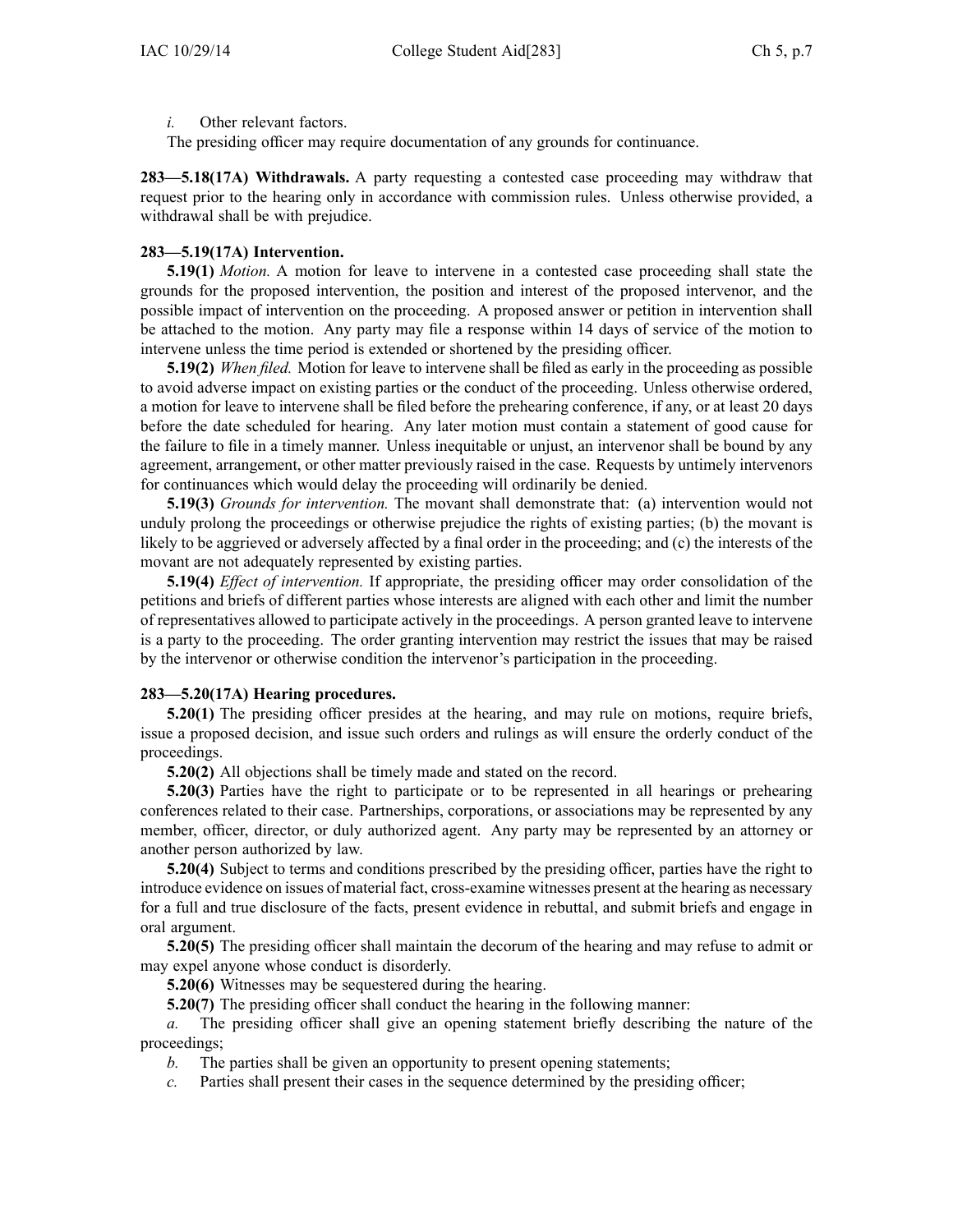*d.* Each witness shall be sworn or affirmed by the presiding officer or the court reporter, and be subject to examination and cross-examination. The presiding officer may limit questioning in <sup>a</sup> manner consistent with law;

*e.* When all parties and witnesses have been heard, parties may be given the opportunity to presen<sup>t</sup> final arguments.

### **283—5.21(17A) Evidence.**

**5.21(1)** The presiding officer shall rule on admissibility of evidence and may, where appropriate, take official notice of facts in accordance with all applicable requirements of law.

**5.21(2)** Stipulation of facts is encouraged. The presiding officer may make <sup>a</sup> decision based on stipulated facts.

**5.21(3)** Evidence in the proceeding shall be confined to the issues as to which the parties received notice prior to the hearing unless the parties waive their right to such notice or the presiding officer determines that good cause justifies expansion of the issues. If the presiding officer decides to admit evidence on issues outside the scope of the notice over the objection of <sup>a</sup> party who did not have actual notice of those issues, that party, upon timely request, shall receive <sup>a</sup> continuance sufficient to amend pleadings and to prepare on the additional issue.

**5.21(4)** The party seeking admission of an exhibit must provide opposing parties with an opportunity to examine the exhibit prior to the ruling on its admissibility. Copies of documents should normally be provided to opposing parties.

All exhibits admitted into evidence shall be appropriately marked and be made par<sup>t</sup> of the record.

**5.21(5)** Any party may object to specific evidence or may reques<sup>t</sup> limits on the scope of any examination or cross-examination. Such an objection shall be accompanied by <sup>a</sup> brief statement of the grounds upon which it is based. The objection, the ruling on the objection, and the reasons for the ruling shall be noted in the record. The presiding officer may rule on the objection at the time it is made or may reserve <sup>a</sup> ruling until the written decision.

**5.21(6)** Whenever evidence is ruled inadmissible, the party offering that evidence may submit an offer of proof on the record. The party making the offer of proof for excluded oral testimony shall briefly summarize the testimony or, with permission of the presiding officer, presen<sup>t</sup> the testimony. If the excluded evidence consists of <sup>a</sup> document or exhibit, it shall be marked as par<sup>t</sup> of an offer of proof and inserted in the record.

### **283—5.22(17A) Default.**

**5.22(1)** If <sup>a</sup> party fails to appear or participate in <sup>a</sup> contested case proceeding after proper service of notice, the presiding officer may, if no adjournment is granted, enter <sup>a</sup> default decision or proceed with the hearing and render <sup>a</sup> decision in the absence of the party.

**5.22(2)** Where appropriate and not contrary to law, any party may move for default against <sup>a</sup> party who has requested the contested case proceeding and has failed to file <sup>a</sup> required pleading or has failed to appear after proper service.

**5.22(3)** Default decisions or decisions rendered on the merits after <sup>a</sup> party has failed to appear or participate in <sup>a</sup> contested case proceeding become final commission action unless, within 15 days or other period of time specified by statute or rule after the date of notification or mailing of the decision, <sup>a</sup> motion to vacate is filed and served on all parties or an appeal of a decision on the merits is timely initiated within the time provided by rule 283—5.27(17A). A motion to vacate must state all facts relied upon by the moving party which establish that good cause existed for that party's failure to appear or participate at the contested case proceeding. Each fact so stated must be substantiated by at least one sworn affidavit of <sup>a</sup> person with personal knowledge of each such fact, which affidavit(s) must be attached to the motion.

**5.22(4)** The time for further appeal of <sup>a</sup> decision for which <sup>a</sup> timely motion to vacate has been filed is stayed pending <sup>a</sup> decision on the motion to vacate.

**5.22(5)** Properly substantiated and timely filed motions to vacate shall be granted only for good cause shown. The burden of proof as to good cause is on the moving party. Adverse parties shall have ten days or other time specified by the commission to respond to <sup>a</sup> motion to vacate. Adverse parties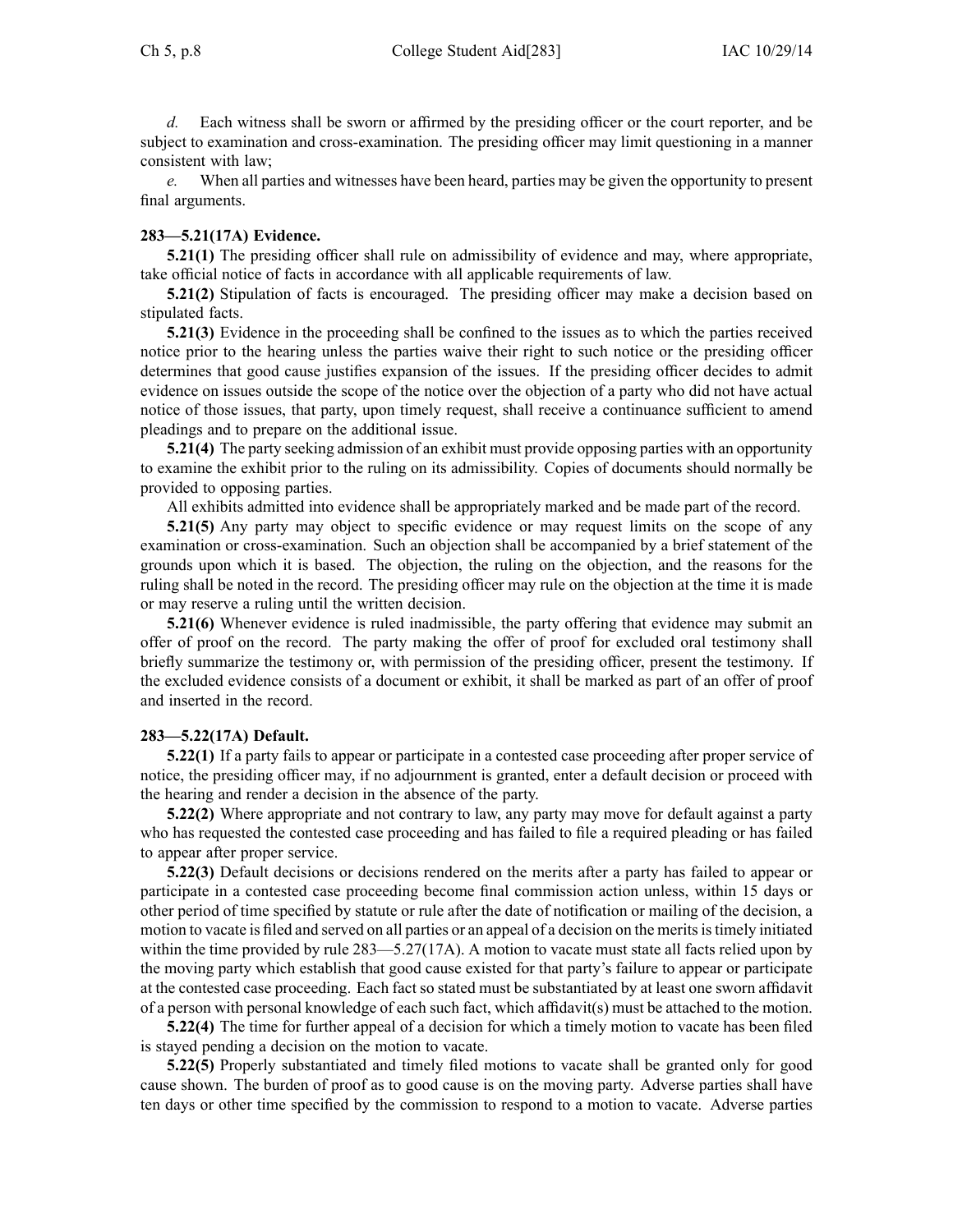shall be allowed to conduct discovery as to the issue of good cause and to presen<sup>t</sup> evidence on the issue prior to <sup>a</sup> decision on the motion, if <sup>a</sup> reques<sup>t</sup> to do so is included in that party's response.

**5.22(6)** "Good cause" for purposes of this rule shall have the same meaning as "good cause" for setting aside <sup>a</sup> default judgment under Iowa Rule of Civil Procedure 1.977.

**5.22(7)** A decision denying <sup>a</sup> motion to vacate is subject to further appeal within the time limit allowed for further appeal of <sup>a</sup> decision on the merits in the contested case proceeding. A decision granting <sup>a</sup> motion to vacate is subject to interlocutory appeal by the adverse party pursuan<sup>t</sup> to rule 283—5.25(17A).

**5.22(8)** If <sup>a</sup> motion to vacate is granted and no timely interlocutory appeal has been taken, the presiding officer shall issue another notice of hearing and the contested case shall proceed accordingly.

**5.22(9)** A default decision may award any relief consistent with the reques<sup>t</sup> for relief made in the petition and embraced in its issues but, unless the defaulting party has appeared, it cannot exceed the relief demanded.

**5.22(10)** A default decision may provide either that the default decision is to be stayed pending <sup>a</sup> timely motion to vacate or that the default decision is to take effect immediately, subject to <sup>a</sup> reques<sup>t</sup> for stay under rule 283—5.29(17A).

#### **283—5.23(17A) Ex parte communication.**

**5.23(1)** Prohibited communications. Unless required for the disposition of ex parte matters specifically authorized by statute, following issuance of the notice of hearing, there shall be no communication, directly or indirectly, between the presiding officer and any party or representative of any party or any other person with <sup>a</sup> direct or indirect interest in such case in connection with any issue of fact or law in the case excep<sup>t</sup> upon notice and opportunity for all parties to participate. This does not prohibit persons jointly assigned such tasks from communicating with each other. Nothing in this provision is intended to preclude the presiding officer from communicating with members of the commission or seeking the advice or help of persons other than those with <sup>a</sup> personal interest in, or those engaged in personally investigating as defined in subrule 5.9(2), prosecuting, or advocating in, either the case under consideration or <sup>a</sup> pending factually related case involving the same parties as long as those persons do not directly or indirectly communicate to the presiding officer any ex parte communications they have received of <sup>a</sup> type that the presiding officer would be prohibited from receiving or that furnish, augment, diminish, or modify the evidence in the record.

**5.23(2)** Prohibitions on ex parte communications commence with the issuance of the notice of hearing in <sup>a</sup> contested case and continue for as long as the case is pending.

**5.23(3)** Written, oral or other forms of communication are "ex parte" if made without notice and opportunity for all parties to participate.

**5.23(4)** To avoid prohibited ex parte communications, notice must be given in <sup>a</sup> manner reasonably calculated to give all parties <sup>a</sup> fair opportunity to participate. Notice of written communications shall be provided in compliance with rule 283—5.12(17A) and may be supplemented by telephone, facsimile, electronic mail or other means of notification. Where permitted, oral communications may be initiated through conference telephone call including all parties or their representatives.

**5.23(5)** Persons who jointly act as presiding officer in <sup>a</sup> pending contested case may communicate with each other without notice or opportunity for parties to participate.

**5.23(6)** The executive director or other persons may be presen<sup>t</sup> in deliberations or otherwise advise the presiding officer without notice or opportunity for parties to participate as long as they are not disqualified from participating in the making of <sup>a</sup> proposed or final decision under any provision of law and they comply with subrule 5.23(1).

**5.23(7)** Communications with the presiding officer involving uncontested scheduling or procedural matters do not require notice or opportunity for parties to participate. Parties should notify other parties prior to initiating such contact with the presiding officer when feasible, and shall notify other parties when seeking to continue hearings or other deadlines pursuan<sup>t</sup> to rule 283—5.17(17A).

**5.23(8)** Disclosure of prohibited communications. A presiding officer who receives <sup>a</sup> prohibited ex parte communication during the pendency of <sup>a</sup> contested case must initially determine if the effect of the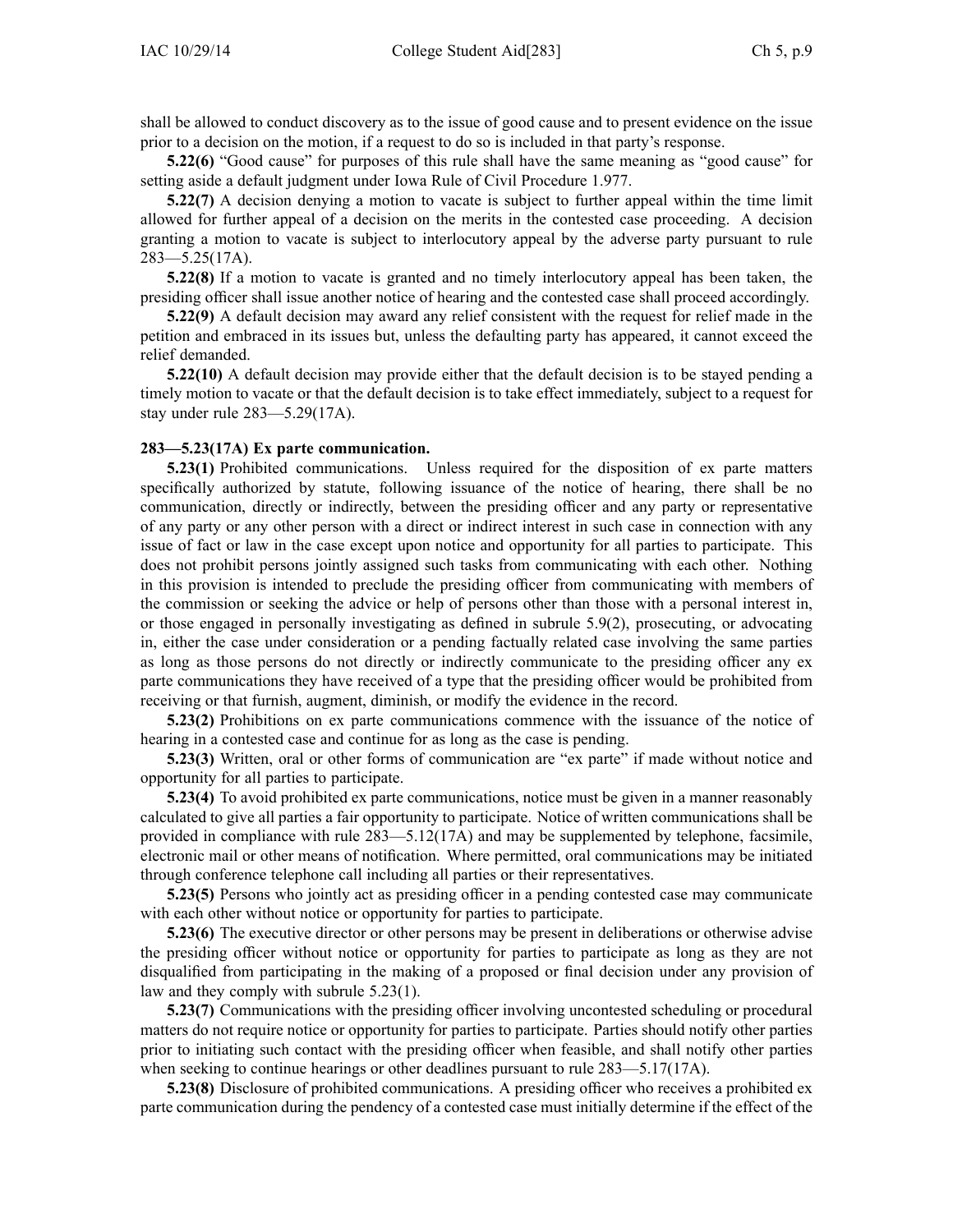communication is so prejudicial that the presiding officer should be disqualified. If the presiding officer determines that disqualification is warranted, a copy of any prohibited written communication, all written responses to the communication, <sup>a</sup> written summary stating the substance of any prohibited oral or other communication not available in written form for disclosure, all responses made, and the identity of each person from whom the presiding officer received <sup>a</sup> prohibited ex parte communication shall be submitted for inclusion in the record under seal by protective order or disclosed. If the presiding officer determines that disqualification is not warranted, such documents shall be submitted for inclusion in the record and served on all parties. Any party desiring to rebut the prohibited communication must be allowed the opportunity to do so upon written reques<sup>t</sup> filed within ten days after notice of the communication.

**5.23(9)** Promptly after being assigned to serve as presiding officer at any stage in <sup>a</sup> contested case proceeding, <sup>a</sup> presiding officer shall disclose to all parties material factual information received through ex parte communication prior to such assignment unless the factual information has already been or shortly will be disclosed pursuan<sup>t</sup> to Iowa Code section [17A.13\(2\)](https://www.legis.iowa.gov/docs/ico/section/17A.13.pdf) or through discovery. Factual information contained in an investigative repor<sup>t</sup> or similar document need not be separately disclosed by the presiding officer as long as such documents have been or will shortly be provided to the parties.

**5.23(10)** The presiding officer may render <sup>a</sup> proposed or final decision imposing appropriate sanctions for violations of this rule including default, <sup>a</sup> decision against the offending party, censure, or suspension or revocation of the privilege to practice before the commission. Violation of ex parte communication prohibitions by commission personnel shall be reported to the executive director for possible sanctions including censure, suspension, dismissal, or other disciplinary action.

**283—5.24(17A) Recording costs.** Upon request, the college student aid commission shall provide <sup>a</sup> copy of the whole or any portion of the record at cost. The cost of preparing <sup>a</sup> copy of the record or of transcribing the hearing record shall be paid by the requesting party.

Parties who reques<sup>t</sup> that <sup>a</sup> hearing be recorded by certified shorthand reporters rather than by electronic means shall bear the cost of that recordation, unless otherwise provided by law.

**283—5.25(17A) Interlocutory appeals.** Upon written reques<sup>t</sup> of <sup>a</sup> party or on its own motion, the commission may review an interlocutory order of the executive director. In determining whether to do so, the commission shall weigh the extent to which its granting the interlocutory appeal would expedite final resolution of the case and the extent to which review of that interlocutory order by the commission at the time it reviews the proposed decision of the presiding officer would provide an adequate remedy. Any reques<sup>t</sup> for interlocutory review must be filed within 14 days of issuance of the challenged order, but no later than the time for compliance with the order or the date of hearing, whichever is first.

### **283—5.26(17A) Final decision.**

**5.26(1)** When the commission presides over the reception of evidence at the hearing, its decision is <sup>a</sup> final decision.

**5.26(2)** When the commission does not preside at the reception of evidence, the presiding officer shall make <sup>a</sup> proposed decision. The proposed decision becomes the final decision of the commission without further proceedings unless there is an appeal to, or review on motion of, the commission within the time provided in rule 283—5.27(17A).

### **283—5.27(17A) Appeals and review.**

**5.27(1)** *Appeal by party.* Any adversely affected party may appeal <sup>a</sup> proposed decision to the commission within 30 days after issuance of the proposed decision.

**5.27(2)** *Review.* The commission may initiate review of <sup>a</sup> proposed decision on its own motion at any time within 30 days following the issuance of such <sup>a</sup> decision.

**5.27(3)** *Notice of appeal.* An appeal of <sup>a</sup> proposed decision is initiated by filing <sup>a</sup> timely notice of appeal with the college student aid commission. The notice of appeal must be signed by the appealing party or <sup>a</sup> representative of that party and contain <sup>a</sup> certificate of service. The notice shall specify:

*a.* The parties initiating the appeal;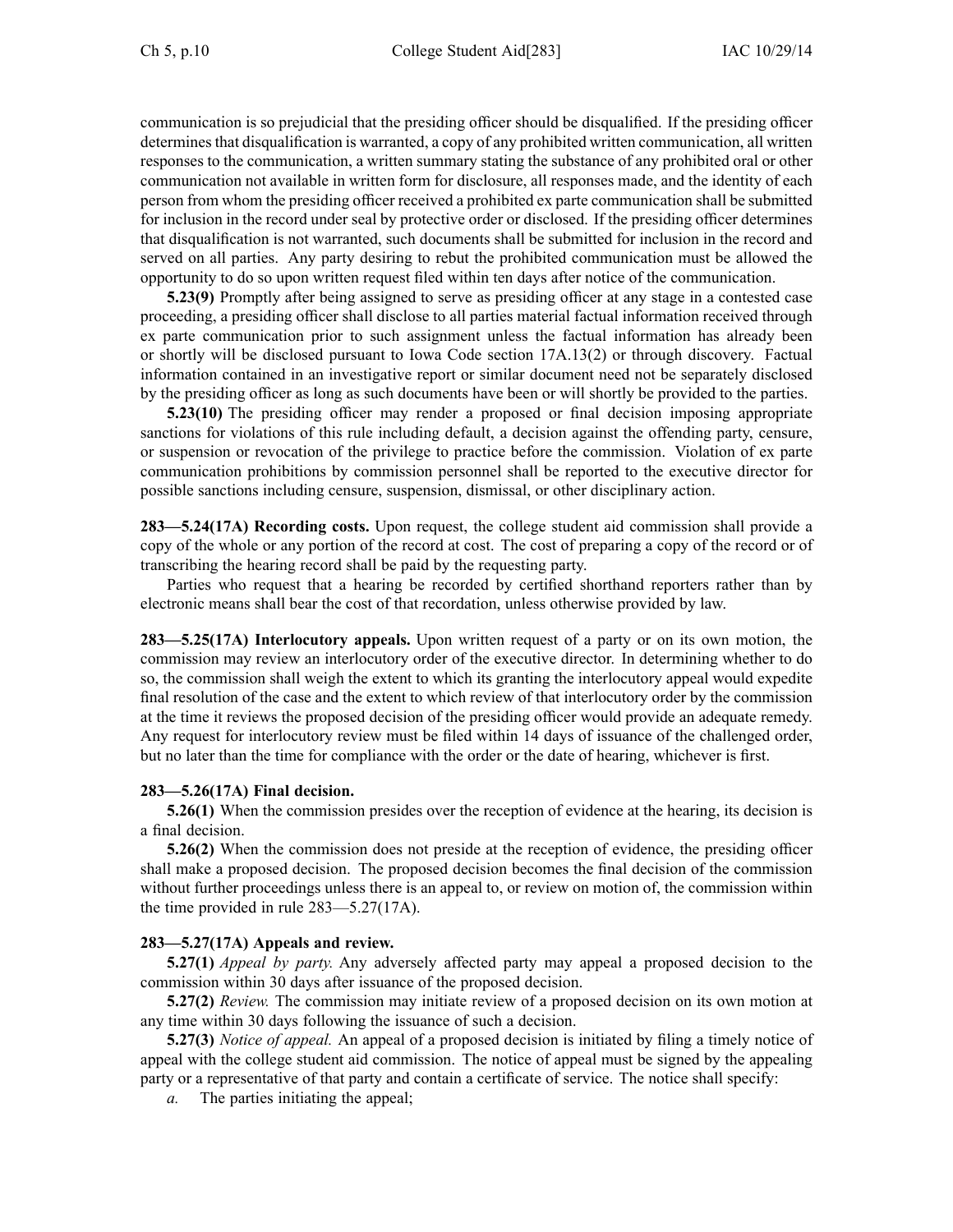*b.* The proposed decision or order appealed from;

*c.* The specific findings or conclusions to which exception is taken and any other exceptions to the decision or order;

- *d.* The relief sought;
- *e.* The grounds for relief.

**5.27(4)** *Requests to presen<sup>t</sup> additional evidence.* A party may reques<sup>t</sup> the taking of additional evidence only by establishing that the evidence is material, that good cause existed for the failure to presen<sup>t</sup> the evidence at the hearing, and that the party has not waived the right to presen<sup>t</sup> the evidence. A written reques<sup>t</sup> to presen<sup>t</sup> additional evidence must be filed with the notice of appeal or, by <sup>a</sup> nonappealing party, within 14 days of service of the notice of appeal. The commission may remand <sup>a</sup> case to the presiding officer for further hearing or may itself preside at the taking of additional evidence.

**5.27(5)** *Scheduling.* The college student aid commission shall issue <sup>a</sup> schedule for consideration of the appeal.

**5.27(6)** *Briefs and arguments.* Unless otherwise ordered, within 20 days of the notice of appeal or order for review, each appealing party may file exceptions and briefs. Within 20 daysthereafter, any party may file <sup>a</sup> responsive brief. Briefs shall cite any applicable legal authority and specify relevant portions of the record in that proceeding. Written requests to presen<sup>t</sup> oral argumen<sup>t</sup> shall be filed with the briefs. The commission may resolve the appeal on the briefs or provide an opportunity for oral argument. The commission may shorten or extend the briefing period as appropriate.

# **283—5.28(17A) Applications for rehearing.**

**5.28(1)** *By whom filed.* Any party to <sup>a</sup> contested case proceeding may file an application for rehearing from <sup>a</sup> final order.

**5.28(2)** *Content of application.* The application for rehearing shall state on whose behalf it is filed, the specific grounds for rehearing, and the relief sought. In addition, the application shall state whether the applicant desires reconsideration of all or par<sup>t</sup> of the commission decision on the existing record and whether, on the basis of the grounds enumerated in subrule 5.27(4), the applicant requests an opportunity to submit additional evidence.

**5.28(3)** *Time of filing.* The application shall be filed with the college student aid commission within 20 days after issuance of the final decision.

**5.28(4)** *Notice to other parties.* A copy of the application shall be timely mailed by the applicant to all parties of record not joining therein. If the application does not contain <sup>a</sup> certificate of service, the commission shall serve copies on all parties.

**5.28(5)** *Disposition.* Any application for <sup>a</sup> rehearing shall be deemed denied unless the commission grants the application within 20 days after its filing.

### **283—5.29(17A) Stays of commission actions.**

**5.29(1)** *When available.*

*a.* Any party to <sup>a</sup> contested case proceeding may petition the college student aid commission for <sup>a</sup> stay of an order issued in that proceeding or for other temporary remedies, pending review by the commission. The petition shall be filed with the notice of appeal and shall state the reasons justifying <sup>a</sup> stay or other temporary remedy. The commission may rule on the stay or authorize the presiding officer to do so.

*b.* Any party to <sup>a</sup> contested case proceeding may petition the college student aid commission for <sup>a</sup> stay or other temporary remedies pending judicial review, of all or par<sup>t</sup> of that proceeding. The petition shall state the reasons justifying <sup>a</sup> stay or other temporary remedy.

**5.29(2)** *When granted.* In determining whether to gran<sup>t</sup> <sup>a</sup> stay, the presiding officer or commission shall consider the factors listed in Iowa Code section [17A.19\(5c\)](https://www.legis.iowa.gov/docs/ico/section/17A.19.pdf).

**5.29(3)** *Vacation.* A stay may be vacated by the issuing authority upon application of the college student aid commission or any other party.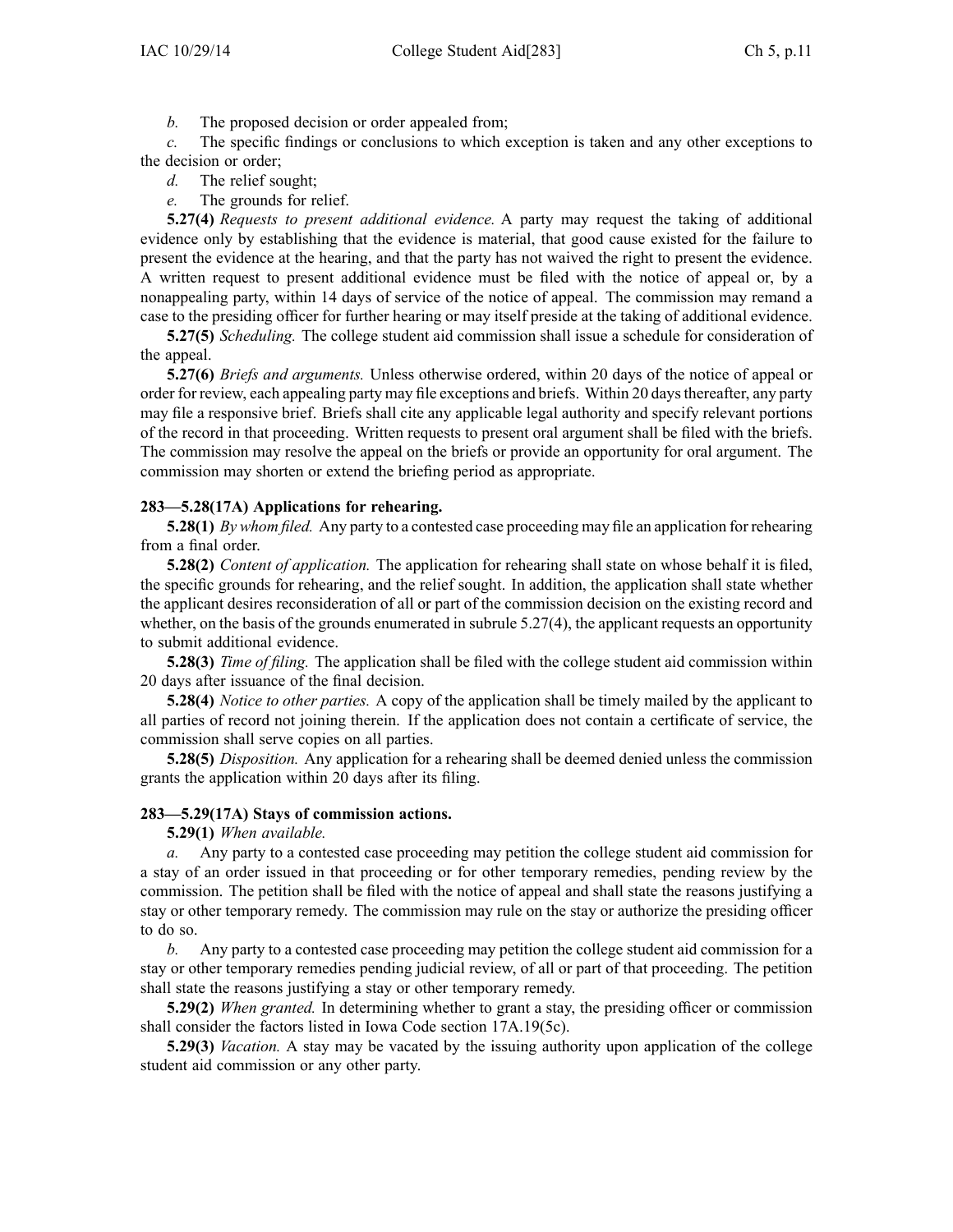**283—5.30(17A) No factual dispute contested cases.** If the parties agree that no dispute of material fact exists as to <sup>a</sup> matter that would be <sup>a</sup> contested case if such <sup>a</sup> dispute of fact existed, the parties may presen<sup>t</sup> all relevant admissible evidence either by stipulation or otherwise as agreed by the parties, without necessity for the production of evidence at an evidentiary hearing. If such agreemen<sup>t</sup> is reached, <sup>a</sup> jointly submitted schedule detailing the method and timetable for submission of the record, briefs and oral argumen<sup>t</sup> should be submitted to the presiding officer for approval as soon as practicable. If the parties cannot agree, any party may file and serve <sup>a</sup> motion for summary judgment pursuan<sup>t</sup> to the rules governing such motions.

### **283—5.31(17A) Emergency adjudicative proceedings.**

**5.31(1)** *Necessary emergency action.* To the extent necessary to preven<sup>t</sup> or avoid immediate danger to the public health, safety, or welfare, and consistent with the Constitution and other provisions of law, the commission may issue <sup>a</sup> written order in compliance with Iowa Code section [17A.18](https://www.legis.iowa.gov/docs/ico/section/17A.18.pdf) to suspend <sup>a</sup> license in whole or in part, order the cessation of any continuing activity, order affirmative action, or take other action within the jurisdiction of the commission by emergency adjudicative order. Before issuing an emergency adjudicative order, the commission shall consider factors including, but not limited to, the following:

*a.* Whether there has been <sup>a</sup> sufficient factual investigation to ensure that the commission is proceeding on the basis of reliable information;

*b.* Whether the specific circumstances which pose immediate danger to the public health, safety or welfare have been identified and determined to be continuing;

*c.* Whether the person required to comply with the emergency adjudicative order may continue to engage in other activities without posing immediate danger to the public health, safety or welfare;

*d.* Whether imposition of monitoring requirements or other interim safeguards would be sufficient to protect the public health, safety or welfare; and

*e.* Whether the specific action contemplated by the commission is necessary to avoid the immediate danger.

**5.31(2)** *Issuance of order.*

*a.* An emergency adjudicative order shall contain findings of fact, conclusions of law, and policy reasons to justify the determination of an immediate danger in the commission's decision to take immediate action.

*b.* The written emergency adjudicative order shall be immediately delivered to persons who are required to comply with the order by utilizing one or more of the following procedures:

(1) Personal delivery;

- (2) Certified mail, return receipt requested, to the last address on file with the commission;
- (3) Certified mail to the last address on file with the commission;
- (4) First-class mail to the last address on file with the commission; or

(5) Fax. Fax may be used as the sole method of delivery if the person required to comply with the order has filed <sup>a</sup> written reques<sup>t</sup> that commission orders be sent by fax and has provided <sup>a</sup> fax number for that purpose.

*c.* To the degree practicable, the commission shall select the procedure for providing written notice that best ensures prompt, reliable delivery.

**5.31(3)** *Oral notice.* Unless the written emergency adjudicative order is provided by personal delivery on the same day that the order issues, the commission shall make reasonable immediate efforts to contact by telephone the persons who are required to comply with the order.

**5.31(4)** *Completion of proceedings.* After the issuance of an emergency adjudicative order, the commission shall proceed as quickly as feasible to complete any proceedings that would be required if the matter did not involve an immediate danger.

Issuance of <sup>a</sup> written emergency adjudicative order shall include notification of the date on which commission proceedings are scheduled for completion. After issuance of an emergency adjudicative